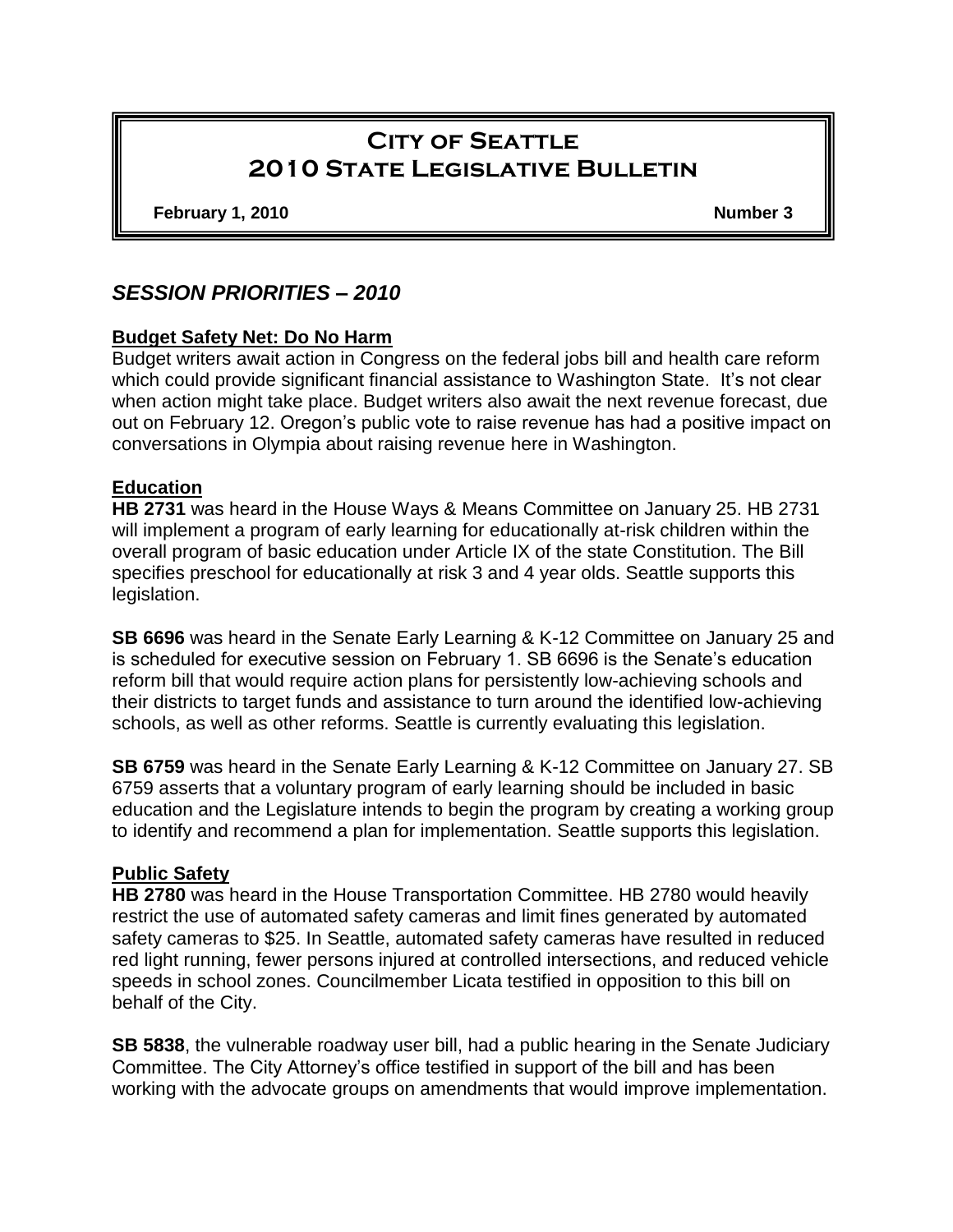**HB 1679** had a public hearing and already passed out of the House Ways and Means Committee. HB 1679, also known as the Jason McKissack Act, reimburses members of LEOFF Plan 2 who are totally disabled in the line of duty for medical payments made for employer-provided benefits. Deputy Chief Paul McDonagh from the Seattle Police Department testified in support of the bill on behalf of the City.

# **Revenue/Fiscal**

**SB 6164** and **SB 6424** are the Senate versions of the local fiscal flexibility bills. They are both up for public hearings in the Senate Ways and Means Committee this week. In the House, we are optimistic that one of the fiscal flexibility bills (**HB 2650, 2749, 2773)** will pass out of the House Finance Committee before cutoff on February 9<sup>th</sup>.

#### **Transportation**

**HB 1775**, the bill that would allow the City to regulate limousines, had a public hearing in the House Transportation Committee. Denise Movius, Director of Revenue of Consumer Affairs testified in support of the legislation.

**HB 2855** had a public hearing in the House Transportation Committee. HB 2855 temporarily authorizes transit agencies to raise revenue by imposing a \$20 annual vehicle license fee by a vote of the governing body without first forming a Transportation Benefit District (TBD). While this could provide much needed revenue for transit, it could also limit Seattle's ability to raise revenue through a TBD.

**SB 6570** had a public hearing in the Senate Transportation Committee. This bill would allow certain transportation providers to use designated transit only lanes on public highways. The City is concerned that this legislation is too broad and could impede bus rapid transit, and clog transit lanes with private vehicles.

#### **Water Stewardship**

**HB 1614** was referred from House Rules to the House Capital Budget Committee on January 11. HB 1614 would establish a \$1.50 fee on a barrel of unrefined oil to raise revenue for stormwater and water quality programs and projects. Seattle supports this legislation.

# *ONGOING PRIORITIES – 2010*

#### **Race & Social Justice**

**SHB 1666** was heard in the Community & Economic Development Committee on January 28 and is scheduled for executive session on February 1. SHB 1666 would authorize counties above a specified population threshold to create cultural access authorities with the authority to impose a voter-approved sales and use tax of up to 0.1 percent to fund cultural access projects.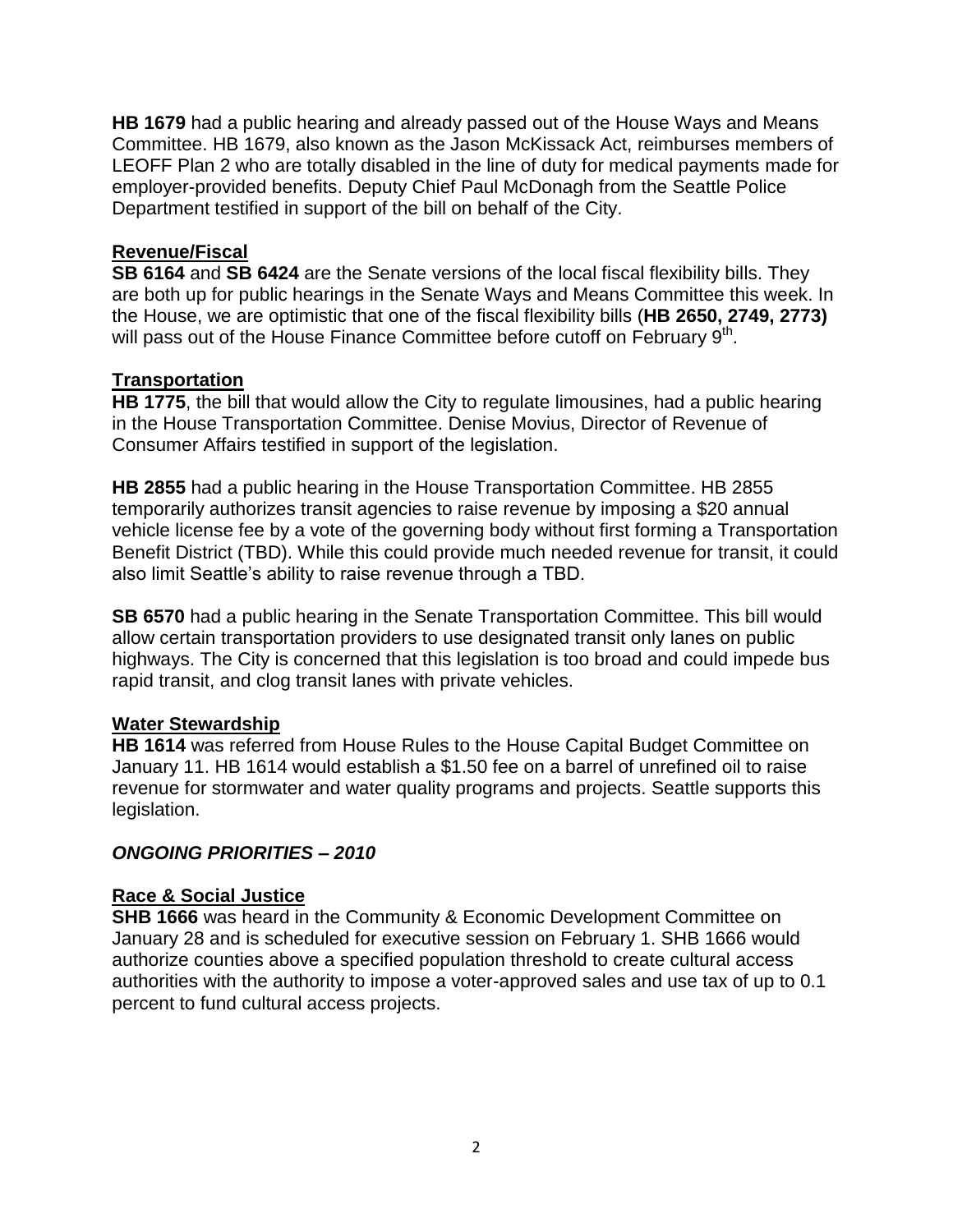# **Economic Development**

**HB 2912** was heard in the House Finance Committee on January 28. The Senate version, **SB 6661** was heard in the Senate Economic Development, Trade & Innovation Committee on January 28. HB 2912/SB 6661 allows Seattle to retain restaurant tax revenue collected within the city limits for Seattle Center. Seattle supports this legislation.

**HB 2983** was heard in the Community, Economic Development & Trade Committee on January 28 and is scheduled for executive session on February 1. HB 2983 creates a funding mechanism and a grant program to promote global health innovation. Seattle testified in support of this legislation.

# **Energy**

**SB 6656** was heard in the Senate Environment, Water & Energy Committee on January 26 and is scheduled for executive session on February 1. SB 6656 and its House companion, **HB 2853**, would authorize municipalities to establish conservation utilities to finance residential energy efficiencies. Seattle testified in support of this legislation in the House on January 26.

**SB 6480** was heard in the Government Operations and Elections Committee on January 25 and its companion, **HB 2925**, was heard in the Local Government & Housing Committee on January 28. HB 2925/SB 6480 effect Seattle City Light's impact fee agreement with Pend Oreille County regarding City Light's hydroelectric generation facility. Seattle testified in opposition to this legislation.

**HB 2561** passed the House on January 20 and was referred to the Senate Ways & Means Committee. HB 2561 would authorize the issuance of \$861 million in general obligation bonds for capital improvements that lead to energy-related cost savings in public schools, state colleges and universities, and other public facilities. Seattle supports this legislation.

**HB 2471** was amended in executive session in the House Technology, Energy & Communications Committee on January 28. HB 2471 raises the threshold of qualifying net metering systems for utilities to interconnect from 100kw to 2mgw. Seattle is currently evaluating the amendments to this legislation.

**HB 3034** was heard in the House Technology, Energy & Communications Committee on January 25 and the Senate version, **SB 6672**, was heard in the Senate Environment, Water & Energy Committee on January 26. HB 3034/SB 6672 would make modifications to I-937, the Energy Independence Act. Seattle testified with concerns on this legislation.

#### **Hazardous and Solid Waste**

**SSB 5279** was amended and passed out of the Health & Long Term Care Committee on January 29 and was referred to Ways & Means. SSB 5279 would provide for the safe collection and disposal of unwanted drugs from residential sources through a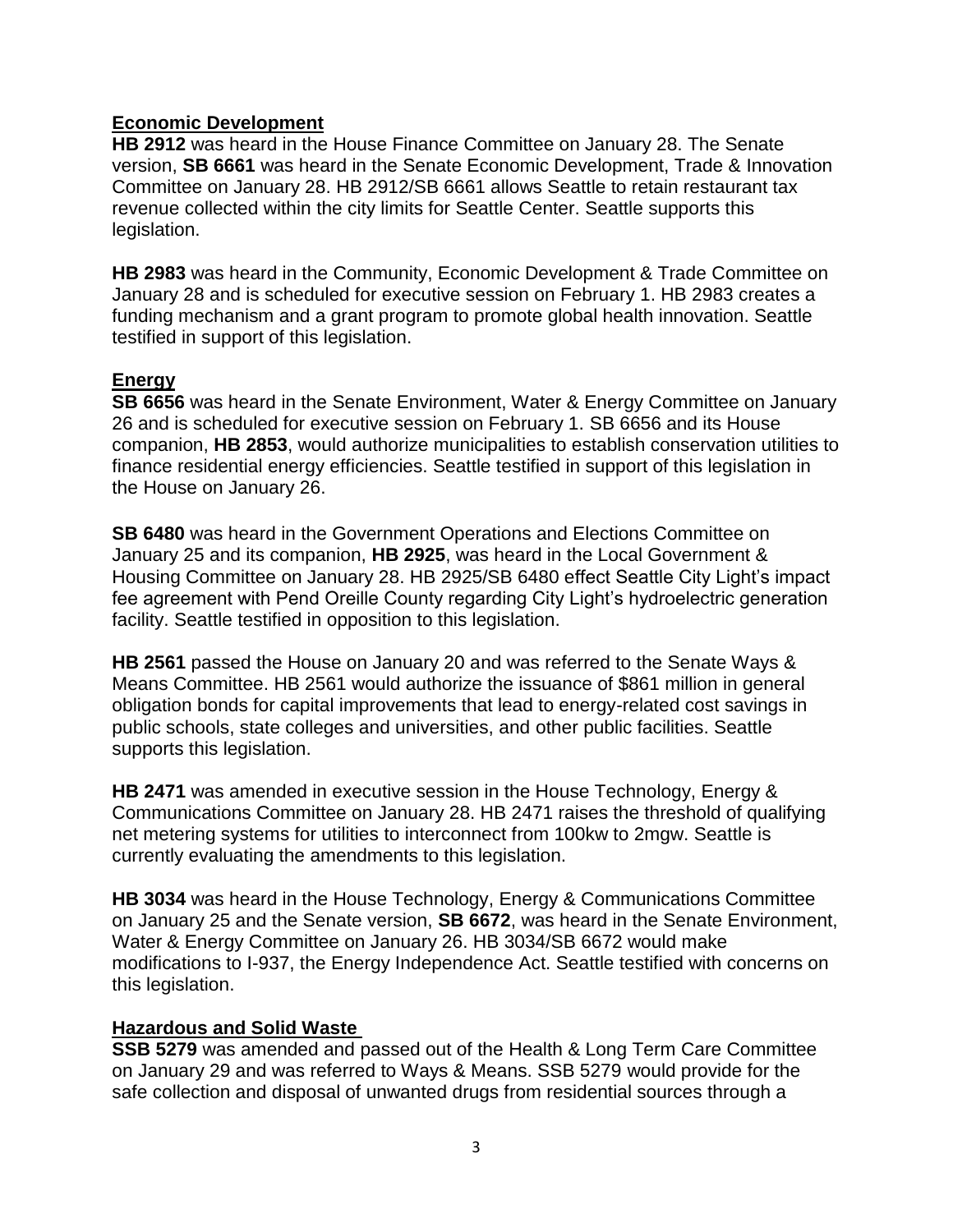producer-provided and funded product stewardship program. Seattle supports this legislation.

**HB 2914** was heard in the House Environmental Health Committee on January 20 and is scheduled for executive session on February 2. HB 2914 would establish a product stewardship recycling act for mercury-containing lights and ban the sale of bulk mercury. Seattle testified in support of this legislation.

### **Housing & Homelessness**

**HB 2906** was heard in the Local Government & Housing Committee on January 27. HB 2906 would require the county auditor to administer a surcharge of sixty-two dollars for each document recorded and authorizes the state finance committee to issue general obligation bonds to provide funds for the housing trust fund. Seattle supports this legislation.

**HB 2623** was heard in the Judiciary Committee on January 20 and is scheduled for executive session on February 1. HB 2623 would provide a one-year forbearance on foreclosure for a borrower who is receiving unemployment benefits. Seattle testified in support of this legislation.

**HB 2905** was heard in the Local Government & Housing Committee on January 27. HB 2905 is a planning bill to address the issue of requiring a discharge plan (including housing) prior to releasing people from institutions, whether they are in residential treatment, mental health hospitals, or criminal justice facilities. Seattle supports this legislation.

# **Law & Criminal Justice**

**HJR 4220** passed out of the House Public Safety and Emergency Preparedness Committee and now awaits a vote on the House floor. This proposed constitutional amendment would give judges discretion to deny bail to a person charged with a crime if only the pretrial detention of the person will reasonably assure public safety.

#### **Planning & Development**

**SB 6459** was heard in the Senate Financial Institutions, Insurance & Housing Committee on January 19. SB 6459 establishes limitations on local government's authority to conduct mandatory rental inspection programs and provides local governments the authority to conduct civil administrative search warrant authority. Seattle opposes this legislation.

#### **Public Health**

**HB 2388** was heard in the House Finance Committee on January 22. HB 2388 would provide funding of public health activities by imposing sales and use taxes on sales of candy to be deposited in a new public health improvement account. A minimum of \$100,000 would be distributed to each qualifying local health jurisdiction and the remaining funds in the account will be distributed to each qualifying local health jurisdiction on a per capita basis. Seattle supports this legislation.